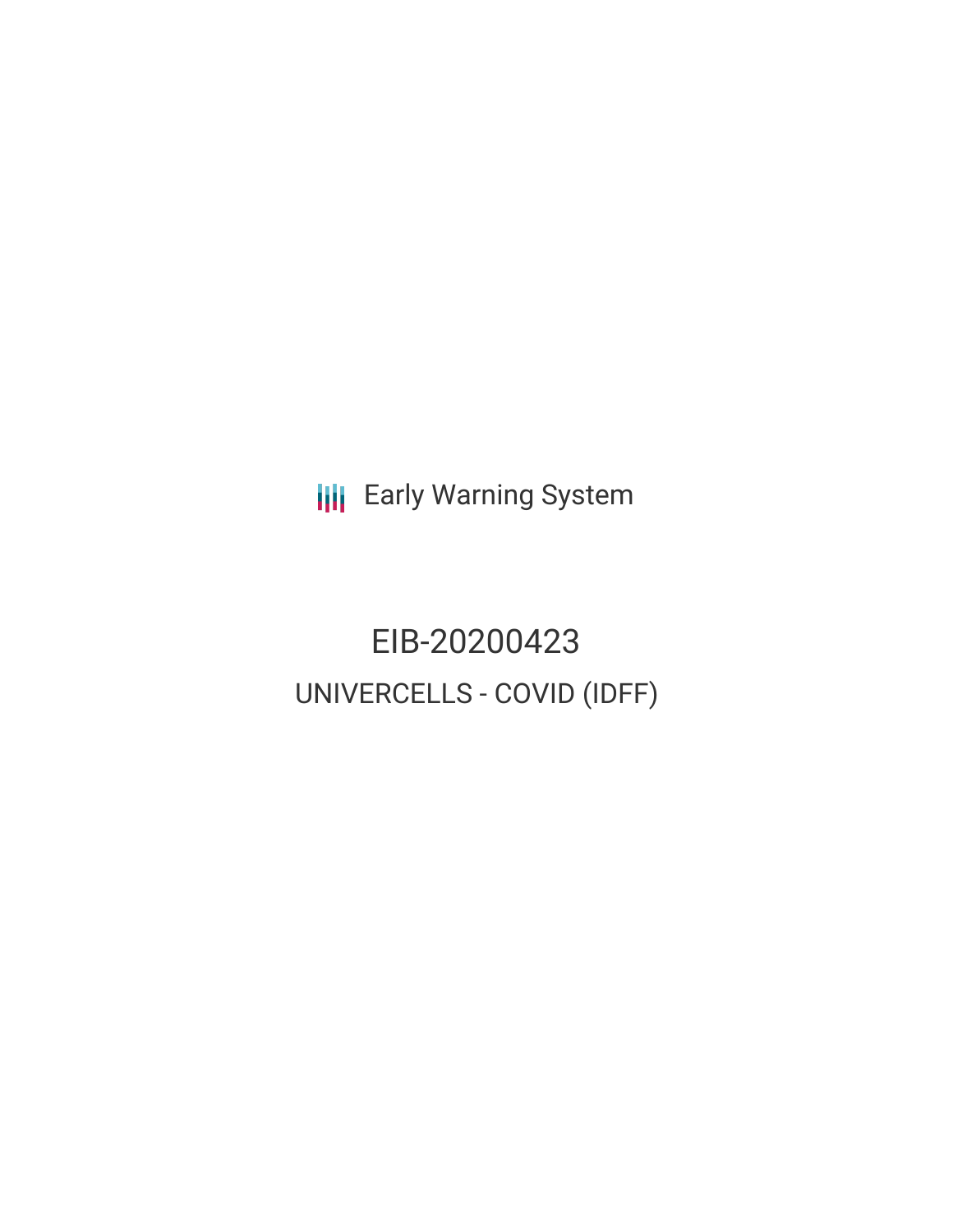| <b>Countries</b>               | Belgium                                  |
|--------------------------------|------------------------------------------|
| <b>Financial Institutions</b>  | European Investment Bank (EIB)           |
| <b>Status</b>                  | Proposed                                 |
| <b>Bank Risk Rating</b>        | U                                        |
| <b>Borrower</b>                | UNIVERCELLS SA                           |
| <b>Sectors</b>                 | Education and Health, Industry and Trade |
| <b>Investment Type(s)</b>      | Loan                                     |
| <b>Investment Amount (USD)</b> | $$35.33$ million                         |
| <b>Loan Amount (USD)</b>       | $$35.33$ million                         |
| <b>Project Cost (USD)</b>      | $$50.64$ million                         |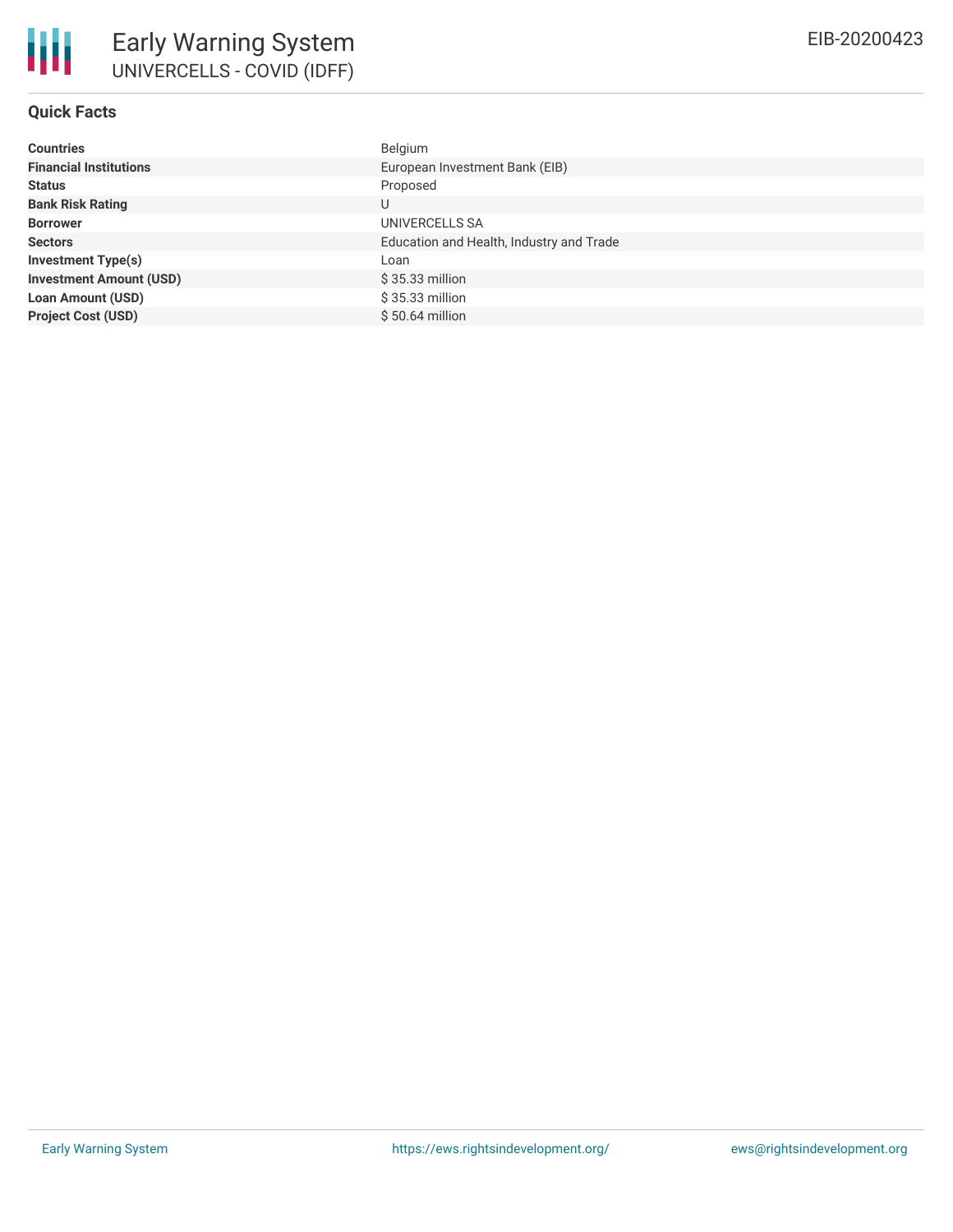

# **Project Description**

According to EIB website, the project will invest in an innovative and versatile vaccine manufacturing facility as well as process development and manufacturing scale-up activities to enable the production of large volumes of prophylactic vaccines against SARS-CoV-2 as well as in the co-development of a pipeline of COVID-19 vaccines.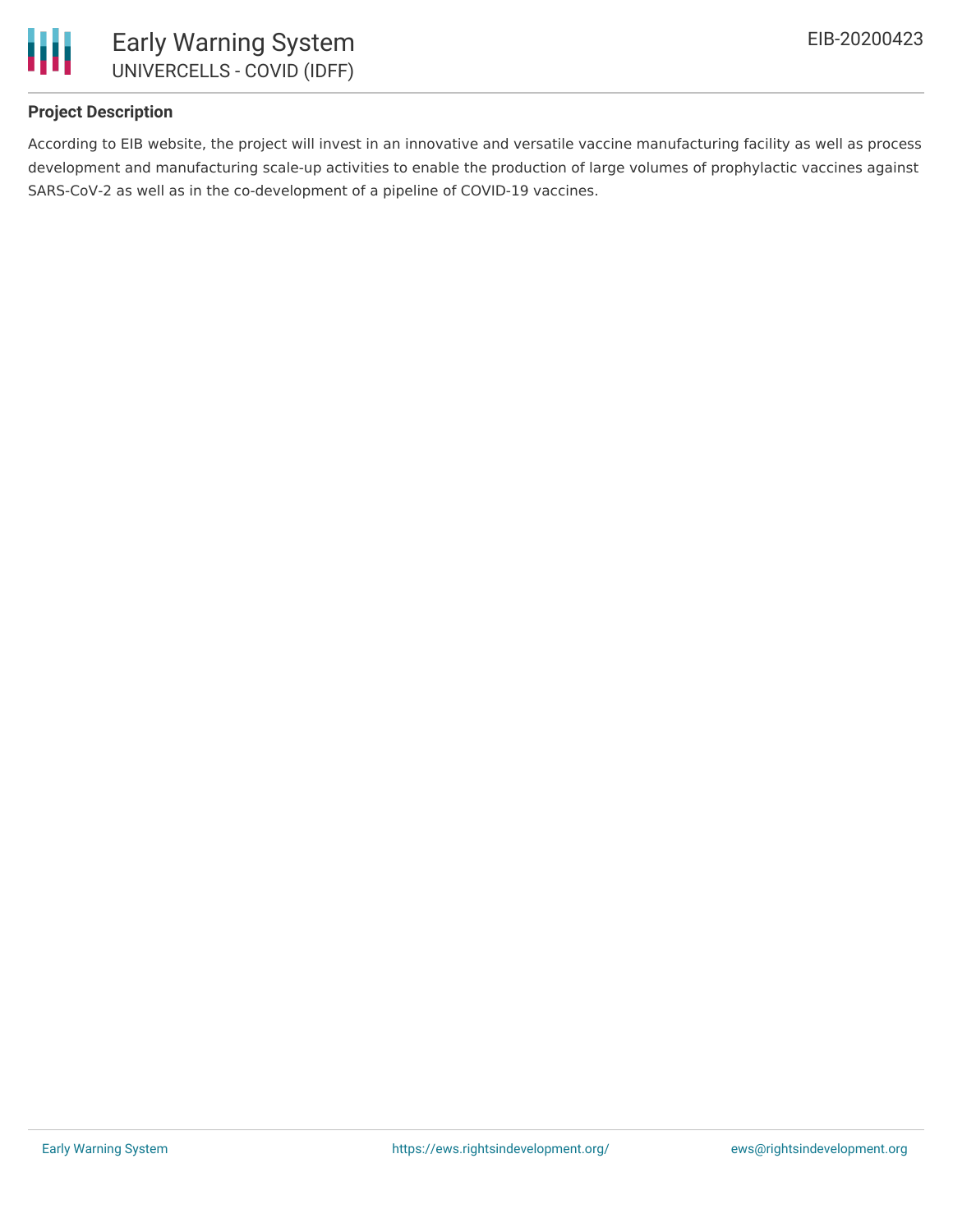

### **Investment Description**

European Investment Bank (EIB)